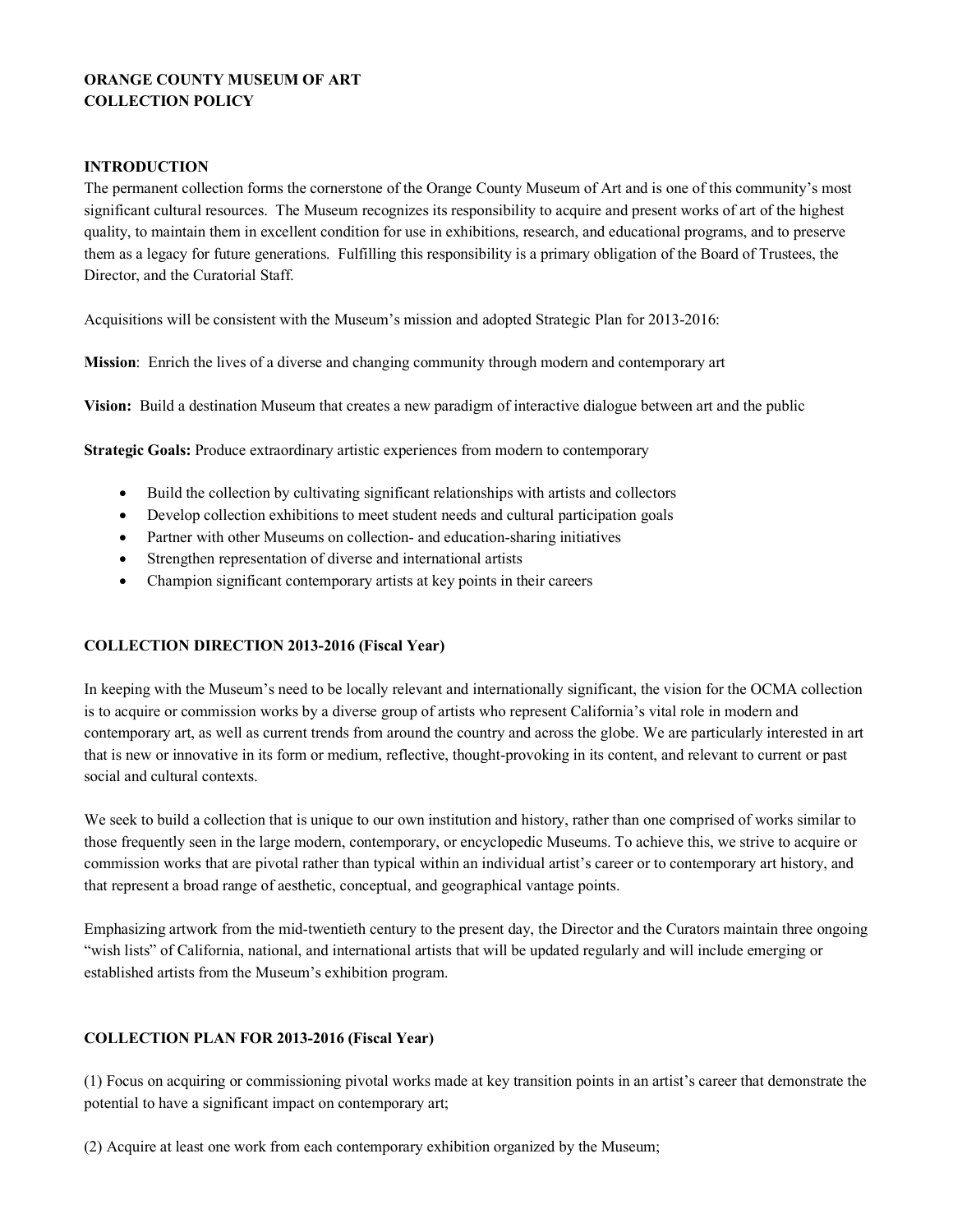# **COLLLECTION POLICY** Page 2 of 6

(3) Commission new work in various media from artists featured in exhibitions and when possible, acquire as part of the Museum's collection;

(4) The Collections Committee will establish an acquisition budget annually;

(5) Work with the Collections Committee, local, and regional collectors and donors to increase the Acquisition budget available for purchases each year from \$125,000 to \$250,000 by 2016 with approval by the Museum's Board of Directors. Non-board members on the Collections Committee will contribute \$7,500 annually towards the Acquisition Fund.

# **COLLECTION FOCUS**

# • **Art from the Mid-Twentieth through the Twenty-first Century**

Collect work from the 1950s to the 1970s by major artists who are significant to contemporary art history. Acquire works by more contemporary artists from the 1980s to the present day whose work addresses the Collection Direction.

# • **California Artists**

Build the collection by acquiring work by artists who have lived, worked, studied, taught or been active in California. Focus on artists whose work complements existing strengths of the collection: re-thinks or expands traditional genres; incorporates popular culture, and experiments with new media and technologies.

# • **National and International Artists**

Acquire works by national artists and international artists with a focus on the Pacific Rim (Asia and Latin America) whose work represents a diversity of cultures and practices, is vital to modern or contemporary art history, and complements existing strengths or themes of the collection.

## • **Artists from the Museum's Exhibition History**

Make selective acquisitions from artists who have participated in the Museum's exhibitions from its inception in 1962 to the present; select 10-12 local, national, and international artists from whom we acquire works in-depth from different points in their careers.

## • **Art that Encourages Learning and Interactive Dialogue**

Continue to collect work that is historically important and encompasses subjects that complement the Museum's school, tour and public programs. Make the collection accessible to global audiences on the website and through other new technologies.

# **ACQUISITIONS POLICY**

Acquisitions will be pursued in accordance with the following policies:

*Criteria for Selection*. Relevance to the Museum's mission and a relationship to the established collection direction and policies in this document will be considered when a new work is considered for the collection. The Museum will only accept and purchase works of art that can be appropriately stored, preserved, insured, handled, and catalogued in accordance with professionally accepted standards. All acquisitions must be accompanied by valid legal title.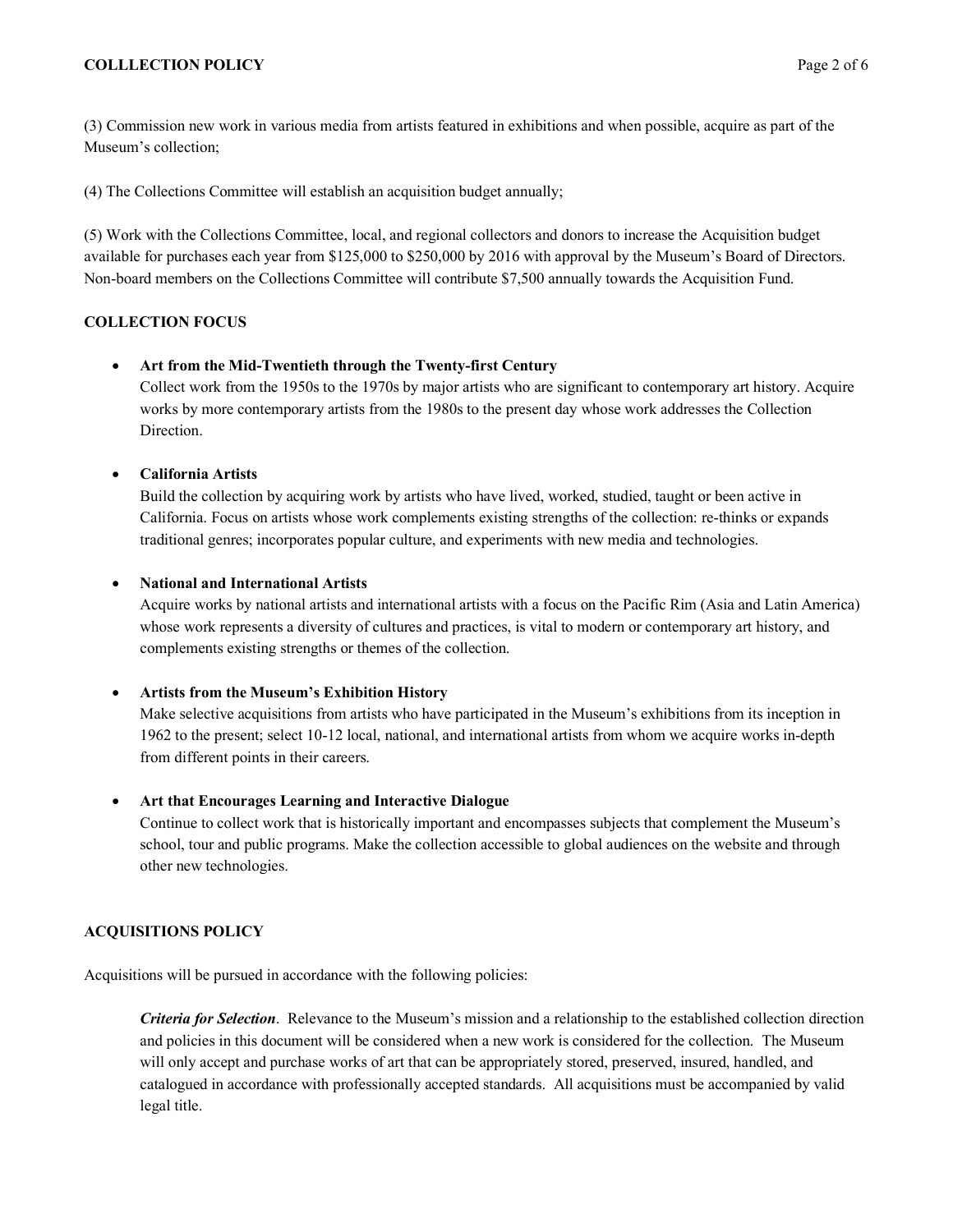#### **COLLLECTION POLICY** Page 3 of 6

Exceptions to these criteria may occasionally be made for objects donated without restriction and with the explicit understanding that they may be sold or traded in order to provide funds for acquisitions. In such cases, as with all other donations, all objects must be accompanied by valid legal title.

*Accessioning Procedure*. The Director and/or Curators will recommend new acquisitions to the Collections Committee for a majority vote of the members present at the meeting.A quorum is a quarter of the committee or three members, whichever is larger. If approved, the motion will go before the Board of Trustees for a majority vote of the members present at the meeting.

If, after consultation between the Director, Curators, and Collections Committee, it is decided that a restricted donation would be advantageous to the Museum, the restrictions must be scrupulously observed. All documents relating to the restriction must be included as part of the accession file. A legal instrument of conveyance setting forth an adequate description of the object(s) involved, and the precise conditions of transfer, shall accompany all gifts and purchases, and shall be kept on file at the Museum. This document shall be signed by the seller or donor and by the Director.

## *Collection Committee Meetings and Procedures.*

The Collection Committee will meet at least four times annually. Meeting dates will be distributed to the Committee members one year in advance. Meeting minutes will be distributed to all Committee members no later than two weeks following a meeting. In the event that there is a strong time contingency, the Director will ask the Chair of the Collection Committee to call for a special meeting to review and discuss the opportunity. In the event that a quorum of a quarter of members, or three, whichever is larger, of the Committee cannot attend the meeting and there is not another Collection Committee meeting scheduled that proceeds the next Board meeting, and if there is exceptional urgency to the proposed acquisition, the Chair and Vice Chair of the Collection Committee, together with two officers of the Board of Trustees, may approve the purchase and recommend it directly to the Board of Trustees at the next scheduled meeting.

**Loans to the Collection**. Long-term loans may be accepted for purposes of exhibition or research. Because storage space is often limited, such loans must be approved in advance by the Collections Committee, and these decisions must be reviewed annually. Loans of twelve months or less shall be considered temporary, and may be accepted at the discretion of the Director.

## **COLLECTIONS MANAGEMENT**

The following policies and procedures will govern the Museum's management of its permanent collection:

*Registration*. Works of art in the permanent collection, or on extended loan to the Museum, will each be registered according to professionally accepted procedures and standards. A standard international accession numbering system will be used. Included in each object's accession file will be provenance information, documentation of donor restrictions, biographical data on the artist, relevant bibliography, the object's exhibition history, conservation treatment reports, condition reports, location records, and any other appropriate information. As possible, the Museum will photographically document works in the collection for purposes of identification, reproduction, presentation, and to maintain insurance records.

*Preservation*. The Orange County Museum of Art will follow the American Association of Museums (AAM) Registration Guidelines that prescribe the procedures to be followed in the handling, storage, crating, moving, shipping, and installation of art works. A complete inventory of the collection holdings will be completed every five years to confirm accuracy of the records and identify conservation priorities. A qualified fine art conservator will inspect works in the collection periodically, and will confirm the status of objects in need of immediate or longerterm treatment. Results of these examinations will be maintained in registration files. Restorative work will be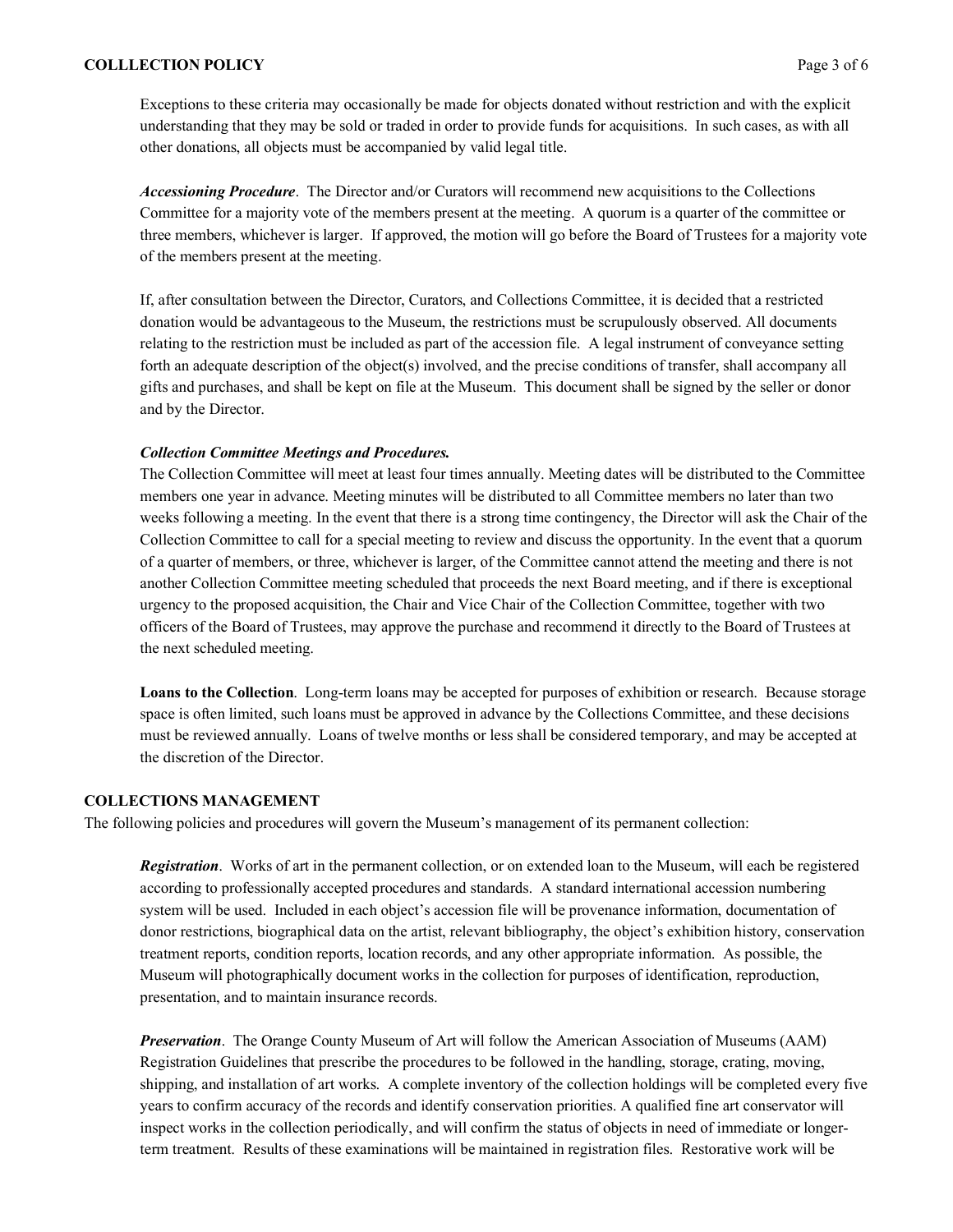performed, as required, only by qualified conservators. When works of art are displayed for public viewing, protection of the object will take precedence over aesthetic considerations in installation design.

*Loans*. Loans from the collection will be made at the discretion of the Deputy Director of Exhibitions and Programs, and Exhibitions and Collections Manager. They will weigh the risks of lending the object against the merits of the loan request—such as the potential significance of the exhibition and publication, and their contribution to general knowledge or public education. The art-handling policies of the borrowing institution should be generally similar to those of the Museum. The Museum shall charge loan and processing fees as deemed appropriate on a case by case basis. All borrowers must submit a current AAM Facilities Report.

*Insurance*. The collection of the museum shall be insured by a percentage of no less than 20% of its fair market value as a whole, determined by a full inventory and valuation of the collection every five years. The Director, Curators, and Collections and Exhibitions Manager shall evaluate storage and exhibition conditions, likely risks, and insurance expenses in consultation with the Collections Committee annually, informed by an update of fair market valuations of the top twenty valued works in the collection.

*Installation.* The Director and Curators will make every effort to install a high quality and representative selection of works of art from the permanent collection on a regular basis, for the benefit of the Museum's membership and the general public**.** Interpretive materials will be provided as part of all collection exhibitions to help make the works on view accessible and to increase the benefit of the collection to the community. These interpretive materials will also be made available on the Museum's website.

## **DEACCESSIONS**

The Museum may, from time to time, choose to remove works of art from the permanent collection according to the specific policies and procedures outlined below. Objects will not be removed solely on the basis of current taste. Final authority to deaccession and dispose of works of art from the collection rests with the Board of Trustees. Deaccessions will be in accordance with the guidelines established by the American Association f Museum Directors (AAMD) and the American Association of Museums (AAM).

*Criteria for deaccessioning*. An object may be deaccessioned if:

- it is of poor quality in comparison with other similar objects in the collection
- it is a duplicate that has no value as part of a series
- the authenticity or attribution of the object is determined to be false or fraudulent
- the Museum's possession of the object is determined not to be legitimate
- the object falls outside the current scope of the collection or institutional mission, or does not meet current criteria for accessions
- the physical condition of the object is so poor that restoration is not feasible or would render the object essentially false

*Procedures for deaccessioning*. From time to time the Director, in consultation with the Curators, may propose to the Collections Committee that certain works of art be deaccessioned. Full justification will accompany such proposals. The Collections Committee will consider the matter and decide by majority vote whether to make a deaccessioning recommendation to the Board of Trustees, which will take the final action by majority vote.

*Disposal of deaccessioned works of art*. The disposal of an artwork, whether by sale or exchange, should be conducted to maximize the yield to the Museum without compromising any standards of professional ethics, the Museum's standing in the community, or its responsibilities to the donor or artist. As a matter of courtesy, the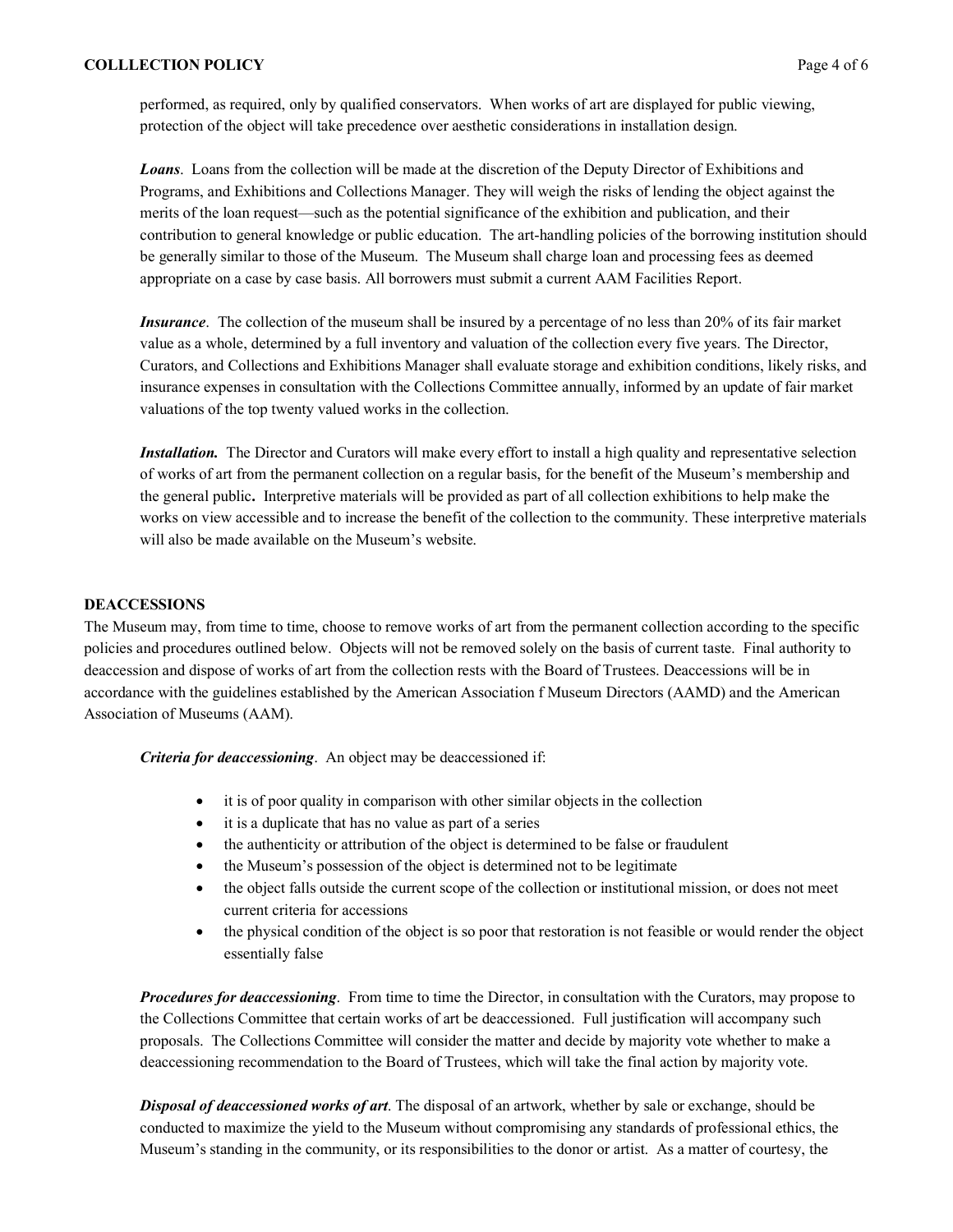Curators will make a reasonable effort to contact the original donor or heirs to inform them of the deaccessioning activity. New works of art acquired with funds from deaccessioning will be acknowledged as acquired with funds from the donor's deaccessioned object. Funds received from the sale of art works in the permanent collection can only be used to acquire additional works of art, or to maintain the existing collection.

The Director will determine the time and method of disposal or trade. A forgery that is deaccessioned will be indelibly marked as such before disposal to prevent further fraud. Objects that have been damaged beyond reasonable repair shall normally be destroyed. No member of the Museum staff, Board of Trustees, or volunteer organization will be allowed to benefit—directly or indirectly—from the sale or trade of deaccessioned objects. Complete and accurate records will be maintained on each object removed from the collection, and the circumstances of its disposal.